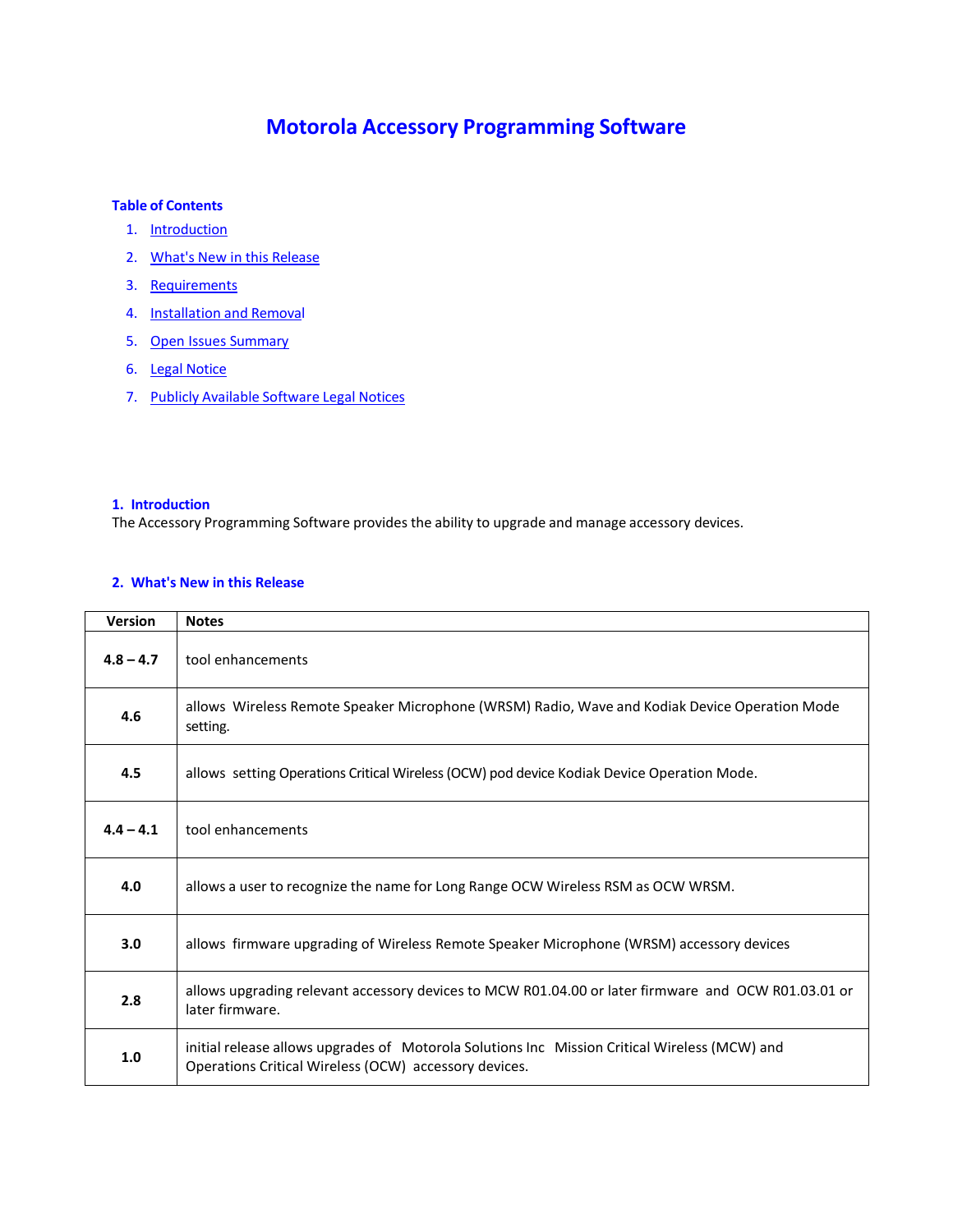## **3.Requirements**

### **Operating Systems**

- Microsoft<sup>®</sup> Windows<sup>®</sup> 7 Home/Professional Edition
- Microsoft<sup>®</sup> Windows<sup>®</sup> 8.1 Home/Professional Edition
- Microsoft® Windows® 10 Home/Professional Edition

## **Note**

● Please see the application help file for information on how to use the Accessory Programming Software

# **4. Installation and Removal**

## **Installation**

Administrative rights on the PC in which the software is to be installed are required. To download the Accessory Programming Software, please visit the Motorola Solutions MOL website. After downloading the software, please refer to the "APS User Guide.pdf" for instructions to install the software. If a previous version of Accessory Programming Software has already been installed, please remove the software first and install the new software.

#### **Removal**

In the Control Panel, select the "Programs and Features" option. Select the Accessory Programming Software item from the list of programs and click the Uninstall button.

### **5. Open Issues Summary**

On rare occasion, after completion of the firmware upgrade user may get the following WARNING: "The device has been upgraded successfully but fails to reset. Please disconnect and reconnect the USB cable to reset the device." User can IGNORE this warning since the device was upgraded successfully.

## **6. Legal Notice**

Motorola Solutions is a registered trademark of Motorola Solutions, Inc Microsoft® and Windows® are registered trademarks of Microsoft Inc.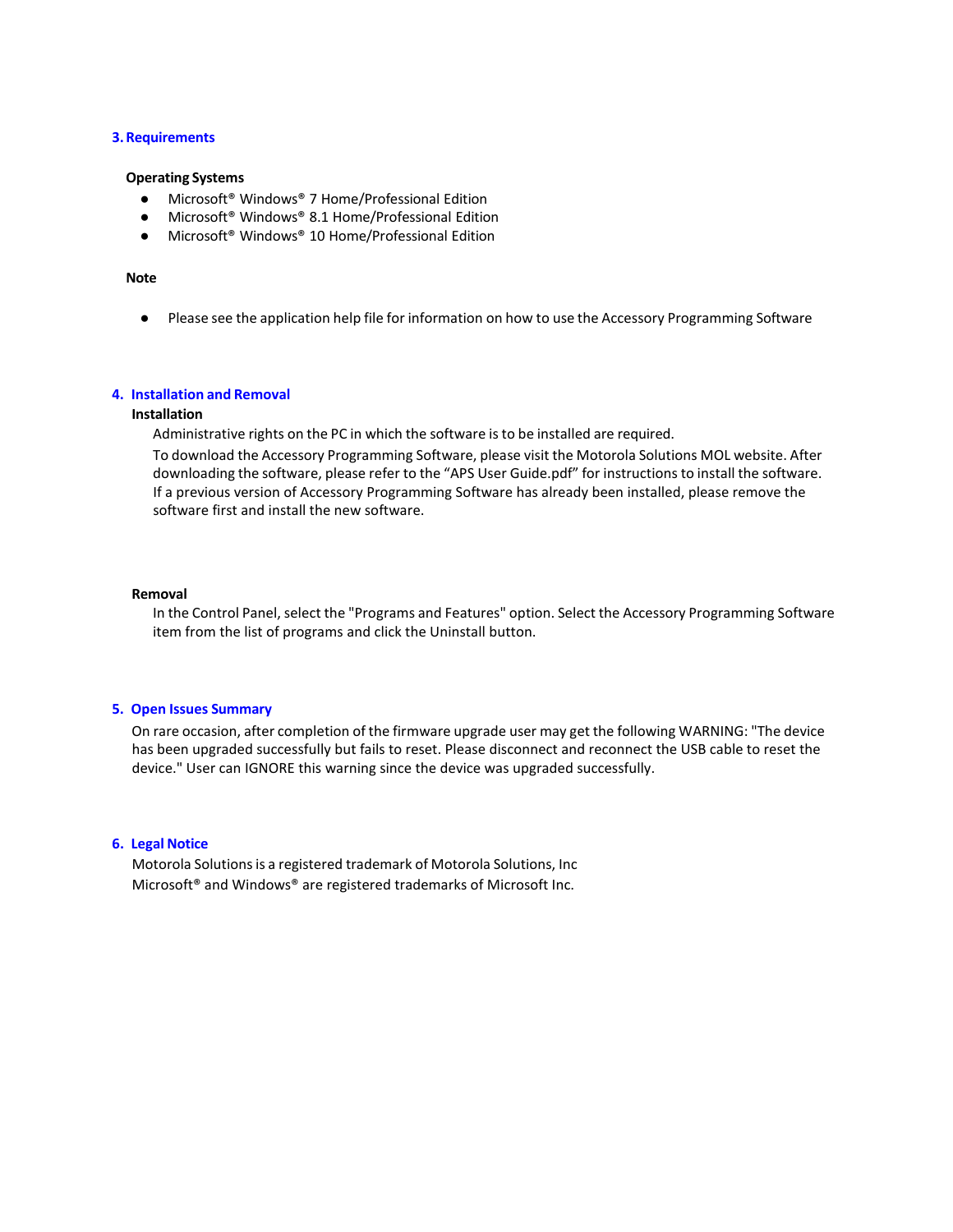## **7. Publicly Available Software Legal Notices**

This media, or Motorola Solutions Product, may include Motorola Solutions Software, Commercial Third Party Software, and Publicly Available Software.

The Motorola Solutions Software that may be included on this media, or included in the Motorola Solutions Product, is Copyright (c) by Motorola Solutions, Inc., and its use is subject to the licenses, terms and conditions of the agreement in force between the purchaser of the Motorola Solutions Product and Motorola Solutions, Inc.

The Commercial Third Party Software that may be included on this media, or included in the Motorola Solutions Product, is subject to the licenses, terms and conditions of the agreement in force between the purchaser of the Motorola Solutions Product and Motorola Solutions, Inc., unless a separate Commercial Third Party Software License is included, in which case, your use of the Commercial Third Party Software will then be governed by the separate Commercial Third Party License.

The Publicly Available Software that may be included on this media, or in the Motorola Solutions Product, is listed below. The use of the listed Publicly Available Software is subject to the licenses, terms and conditions of the agreement in force between the purchaser of the Motorola Solutions Product and Motorola Solutions, Inc., as well as, the terms and conditions of the license of each Publicly Available Software package. Copies of the licenses for the listed Publicly Available Software, as well as, all attributions, acknowledgements, and software information details, are included below. Motorola Solutions is required to reproduce the software licenses, acknowledgments and copyright notices as provided by the Authors and Owners, thus, all such information is provided in its native language form, without modification or translation.

For instructions on how to obtain a copy of any source code being made publicly available by Motorola Solutions related to software used in this Motorola Solutions Product you may send your request in writing to:

Motorola Solutions, INC. Government & Public Safety Business Publicly Available Software Management 2000 Progress Parkway Schaumburg, IL 60196 USA.

In your request, please include the Motorola Solutions Product Name and Version, along with the Publicly Available Software specifics, such as the Publicly Available Software Name and Version.

Note, the source code for the Publicly Available Software may be resident on the Motorola Solutions Product Installation Media, or on supplemental Motorola Solutions Product Media. Please reference and review the entire Motorola Solutions Publicly Available Software Notifications/EULA for the details on location of the source code.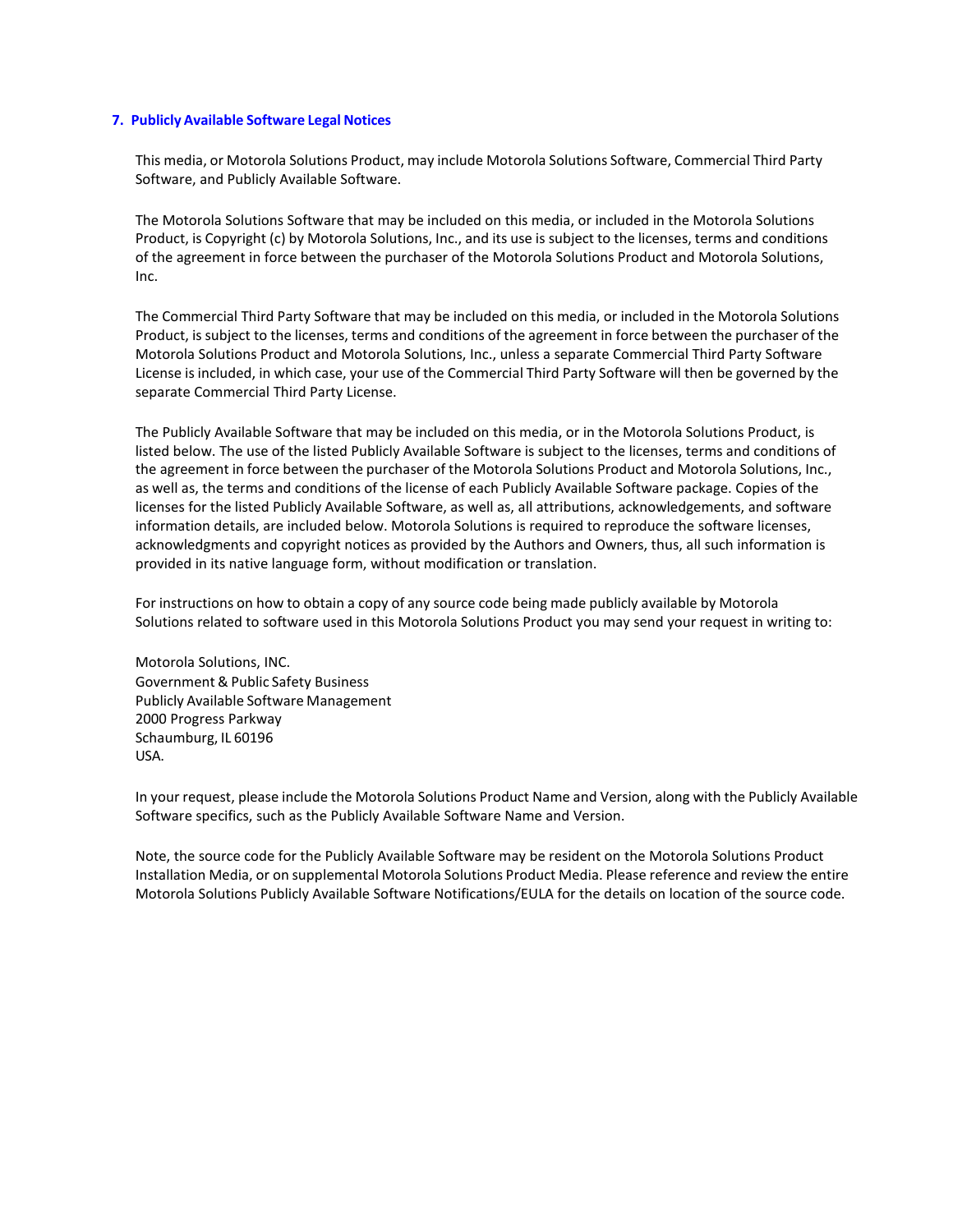Note, dependent on the license terms of the Publicly Available Software, source code may not be provided. Please reference and review the entire Motorola Solutions Publicly Available Software Notifications/EULA for identifying which Publicly Available Software Packages will have source code provided.

To view additional information regarding licenses, acknowledgments and required copyright notices for Publicly Available Software used in this Motorola Solutions Product, please select Legal Notices display from the GUI (if applicable), or review the Notifications/EULA File/ReadMe, on the Motorola Solutions Install Media, or resident in the Motorola Solutions Product.

Motorola Solutions and the Stylized M logo are registered in the US Patent and Trademark Office. All other trademarks, logos, and service marks ("Marks") are the property of the respective third party owners. You are not permitted to use the Marks without the prior written consent of Motorola Solutions or such third party which may own the Marks.

| PUBLICLY AVAILABLE SOFTWARE LIST |                                                                                                                                                                                                                                                                                                                                                                                 |  |
|----------------------------------|---------------------------------------------------------------------------------------------------------------------------------------------------------------------------------------------------------------------------------------------------------------------------------------------------------------------------------------------------------------------------------|--|
| Name:                            | Microsoft WPF Toolkit                                                                                                                                                                                                                                                                                                                                                           |  |
| Version:                         | 3.5.40619.1                                                                                                                                                                                                                                                                                                                                                                     |  |
| Description:                     | The WPF Toolkit is a collection of WPF features and components that are being made available<br>outside of the normal .NET Framework ship cycle. The WPF Toolkit not only allows users to get new<br>functionality more quickly, but allows an efficient means for giving feedback to the product team.<br>Many of the features will be released with full source code as well. |  |
| Software<br>Site:                | http://www.codeplex.com/wpf                                                                                                                                                                                                                                                                                                                                                     |  |
| Source<br>Code:                  | No Source Distribution Obligations.                                                                                                                                                                                                                                                                                                                                             |  |
| License:                         | Microsoft Public License (Ms-PL)                                                                                                                                                                                                                                                                                                                                                |  |

Microsoft Public License (Ms-PL)

Thislicense governs use of the accompanying software. If you use the software, you accept thislicense. If you do not accept the license, do not use the software.

1. Definitions

The terms "reproduce," "reproduction," "derivative works," and "distribution" have the same meaning here as under U.S. copyright law.

A "contribution" is the original software or any additions or changes to the software.

A "contributor" is any person that distributes its contribution under this license.

"Licensed patents" are a contributor's patent claimsthat read directly on its contribution.

2. Grant of Rights